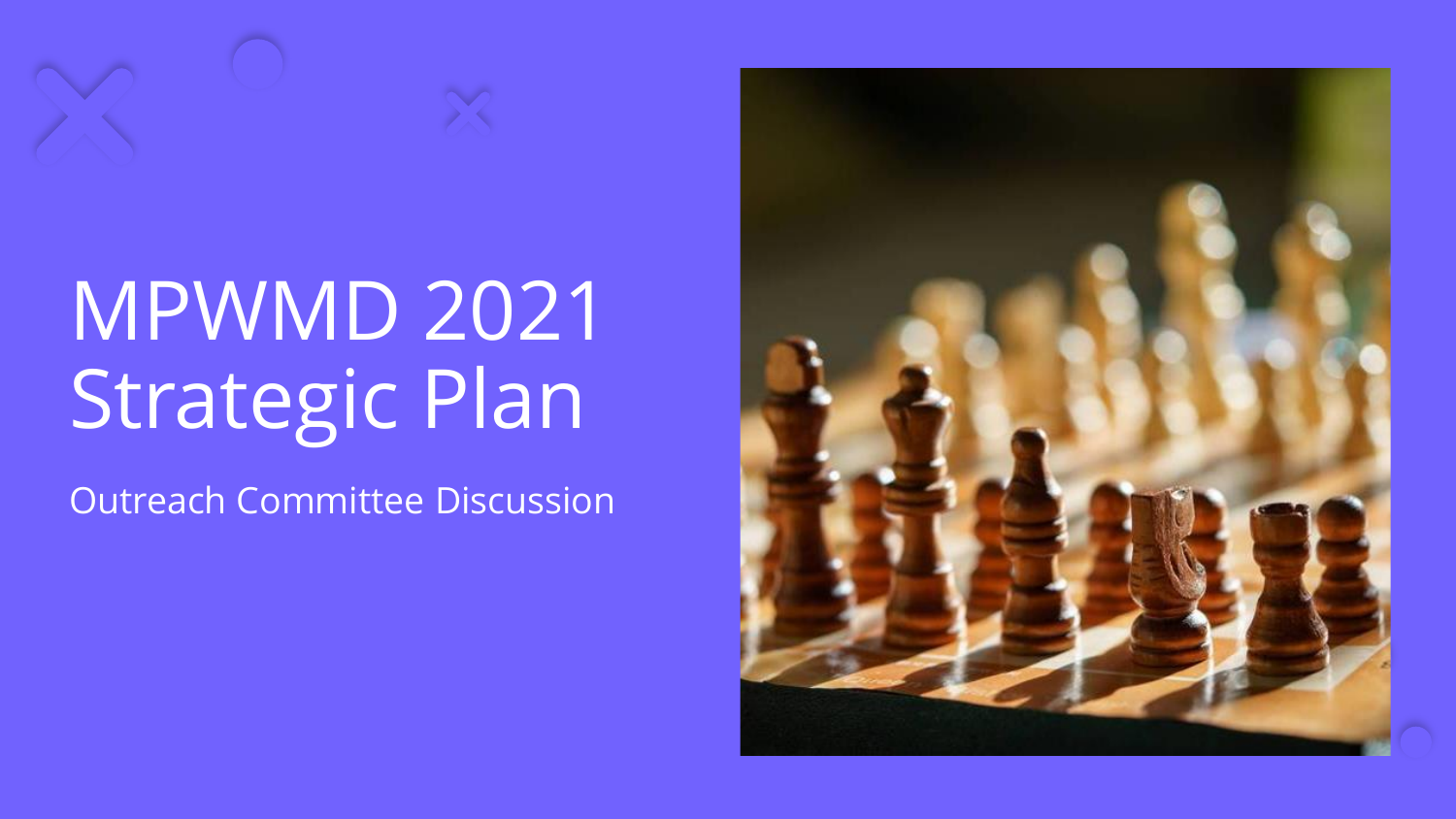





## Goals

- + Provide a safe, reliable, sustainable, diversified, affordable, legal water supply to the Monterey Peninsula Region
- + Pursue public ownership of the water distribution system as directed by the voters in Measure J
- + Plan for long-range surface and groundwater resource needs
- + Protect and enhance the District's financial resources
- + Be a regional leader on water issues, continue to raise the District profile and
- + instill public trust
- + Promote and enhance organizational efficiency and effectiveness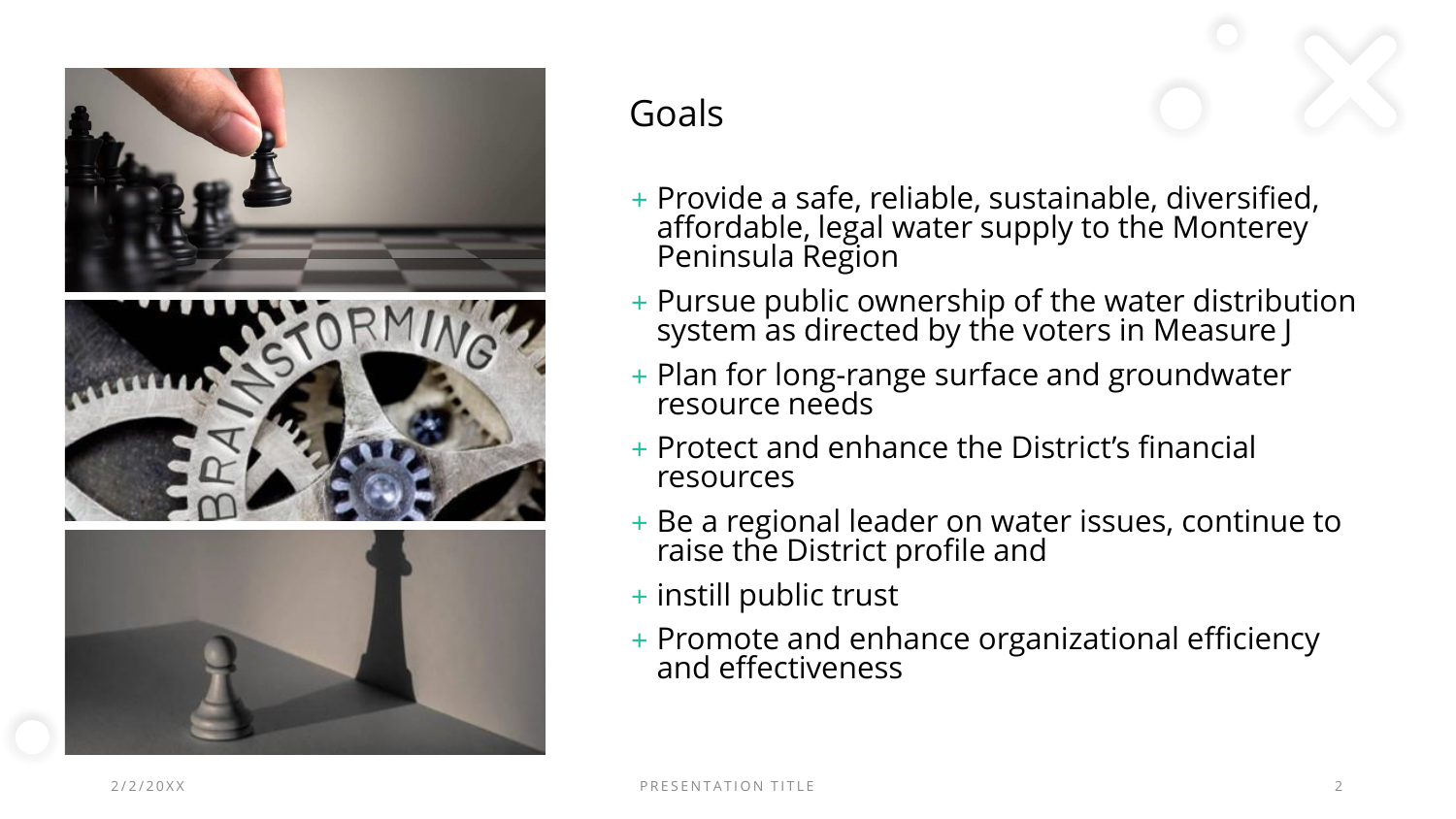## Outreach Related Objectives

- Build case for Pure Water Monterey expansion with State regulators and the community through meetings, filings, and presentations as needed
- Hold a hearing of public necessity in 2021
- Measure J: Develop a public awareness campaign with District outreach consultant for use in Q3 and Q4 of 2021, and in 2022

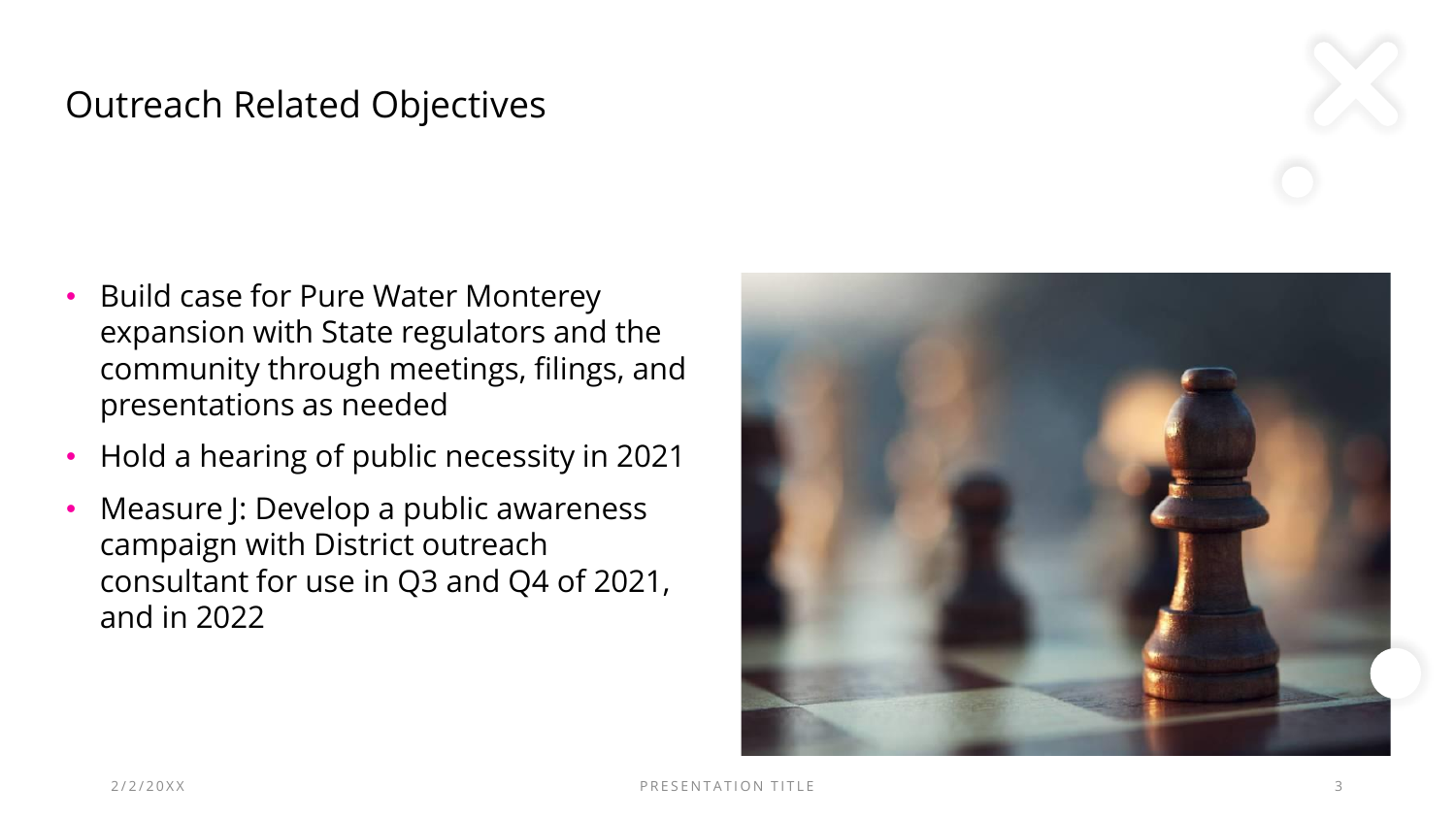

## Outreach Related Objectives

- Leadership: Conduct community engagement meetings in each Division on water needs and required resources, at least one per Division this year (Covid dependent) or as needed
- Conduct a constituent survey by end of CY2022
- Conduct a customer survey by end of CY2022